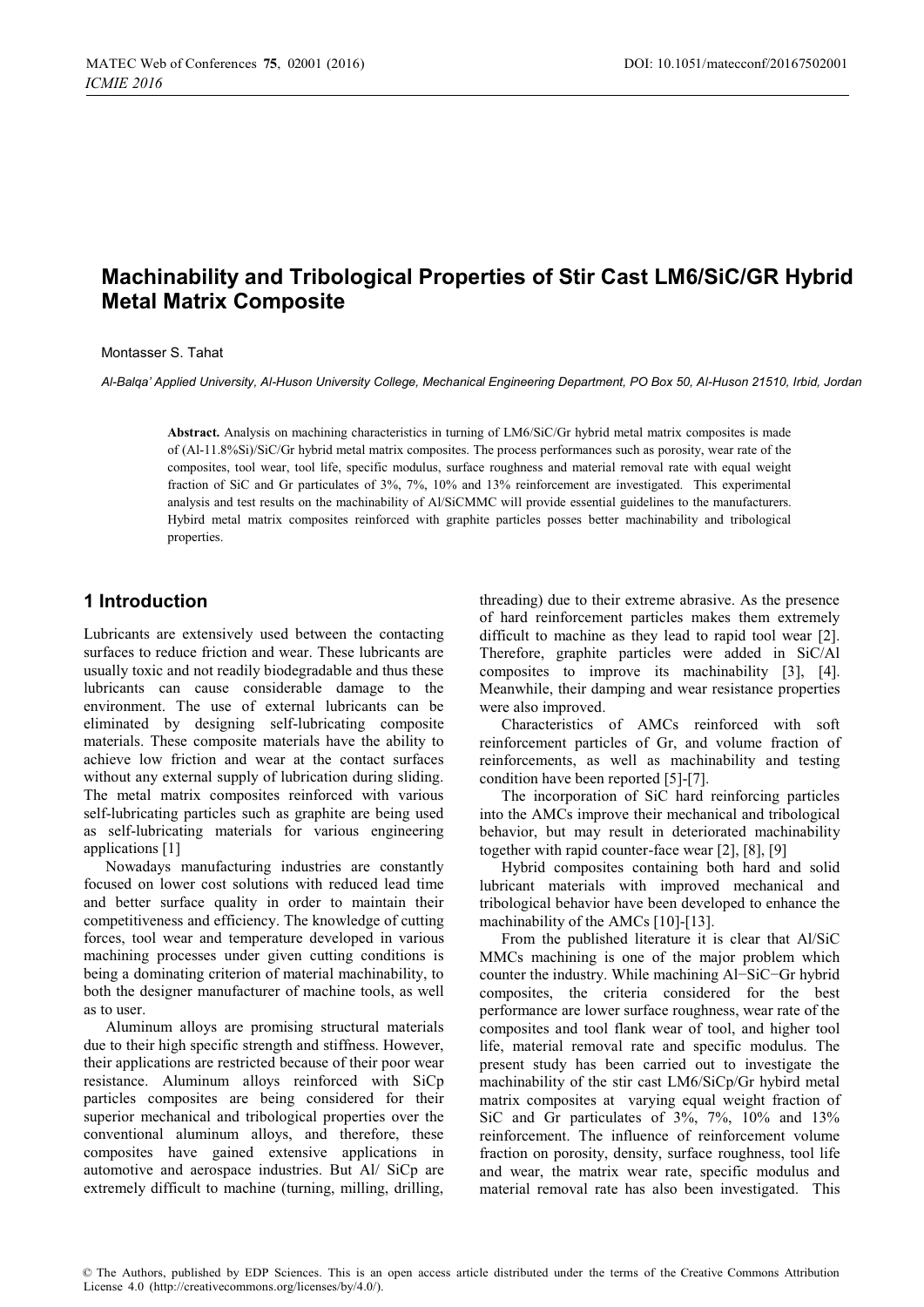experimental analysis and test results on the machinability of Al/SiC/Gr-HMMCs will provide essential guidelines to the manufacturers.

## **2 Experimental procedure**

*ICMIE 2016*

#### **2.1 Materials selected for processing composites**

The main materials used in this project are LM6 aluminum alloy (Aluminum  $-11.8\%$  silicon) as a matrix material and SiC-Graphite as a particulate reinforced added in different percentages. The details of the LM6 alloy properties and composition is shown in Table 1. Silicon Carbide particles of 45 μm average size and graphite particles of 90 μm average size were used in this study.

Table 1. Composition of LM6 [14]

| <b>Elements</b>                                        |  |  |  | Al $ Cu Mg $ Si $ Fe Mn $ Others |
|--------------------------------------------------------|--|--|--|----------------------------------|
| <b>Weight</b> %   85.95   0.2   0.1   11.8   0.5   0.5 |  |  |  | 0.75                             |

#### **2.2 Preparation of composites**

For the purpose of improving surface wettability and interface bonding between matrix alloy and graphite particles, the surface of graphite particles was coated with copper by a cementation process using aqueous and supersaturated copper sulphate solution [15]. The SiC particlues was preheated at 750-800 C for 2 hrs to make their surface oxidized to achieve better weldability and to prevent decarburization.

The stir casting technique is the simplest and the most economical process for producing particulate reinforced MMCs available for particulate reinforced metal matrix composites [16]. Two step stir casting method was used to fabricate the Al/Si-SiC-Gr hybird composites. Aluminium alloy LM6 was melted up to 750ºC. Varying equal weight fraction of SiC and Gr particulates of 3%, 7%, 10% and 13% reinforcement was added with this molten LM6. It is allowed to cool to solidus temperature and stirred at 120 rpm using steel impeller. In this way 100% of the SiC particles were transferred to the metal. Simultaneously, graphite was added with Aluminum – 11.8% silicon (LM6)-SiC. After that the composite alloy was roll poured into the pre-heated (250ºC) permanent mould. Composites were cast in required diameter and length. The silicon carbide particles exhibit in the form of solid crystal whereas the graphite particles appear to be flakes.

The different samples were precision weighed in an electronic balance to an accuracy of 0.1 mg. In general, the experiment data obtained from three specimens cut from the same composite were taken as the average value.

The density measurements were carried out to determine the porosity levels of the samples. The density of the samples was measured according to ISO 2738 standard. The measured density was compared to the

value obtained using rule-of-mixtures so as to determine the volume fraction of porosity.

Composites wear of pin-on-disc tests were undertaken under the normal load of 20 N (resulting in a normal pressure of 1 MPa), the sliding velocity of 0.5 ms-1 and different sliding distance of 250, 500, 750, and 1000 m using a wear track diameter of 16 mm.

He machining tests were conducted using an ACE LT2 type of CNC lathe under dry turning condition. The as cast bars were machined with K10 Tungsten Carbide inserts (positive rake angle 14°, clearance angle 6°, and nose radius 0.3 mm) and MTJNL 2525M16 tool holder. The recommended levels of turning parameters to minimize surface roughness and flank wear, and to maximize material removal rate are: cutting speed (200 m/min), feed rate (0.075 mm/r) and at a constant depth of cut of 1 mm [Suresh, P, Marimuthu, K, Ranganathan, S & Rajmohan, T, 'Optimisation of machining parameters in turning of Al-SiC-Gr hybrid metal matrix composites using Grey-fuzzy algorithm', Trans. Nonferrous Met. Soc. China 24(2014) 2805−2814]. The maximum flank wear on the tool tip was measured by a SZX12-type Olympus toolmaker's microscope with measuring grids on the eyepiece. The maximum flank wear of 0.6 mm was chosen as the tool life limit.

Surface roughness values have been measured by using Mitutoyo Portable Surface Roughness Tester. The Material Removal Rate (MRR) is determined from the amount of material machined in the given period of time in minutes.



**Figure 1.** Porosity and density variations with increasing SiC/Gr contents.

# **3 Results and discussion**

#### **3.1. Density and porosity**

Fig. 1 shows the variation of both density and porosity as a function of the SiC/Gr volume fraction. The densities of composites were found to increase linearly with the volume fraction, in accordance with the rule of mixtures. Also the percentage porosity present in the composites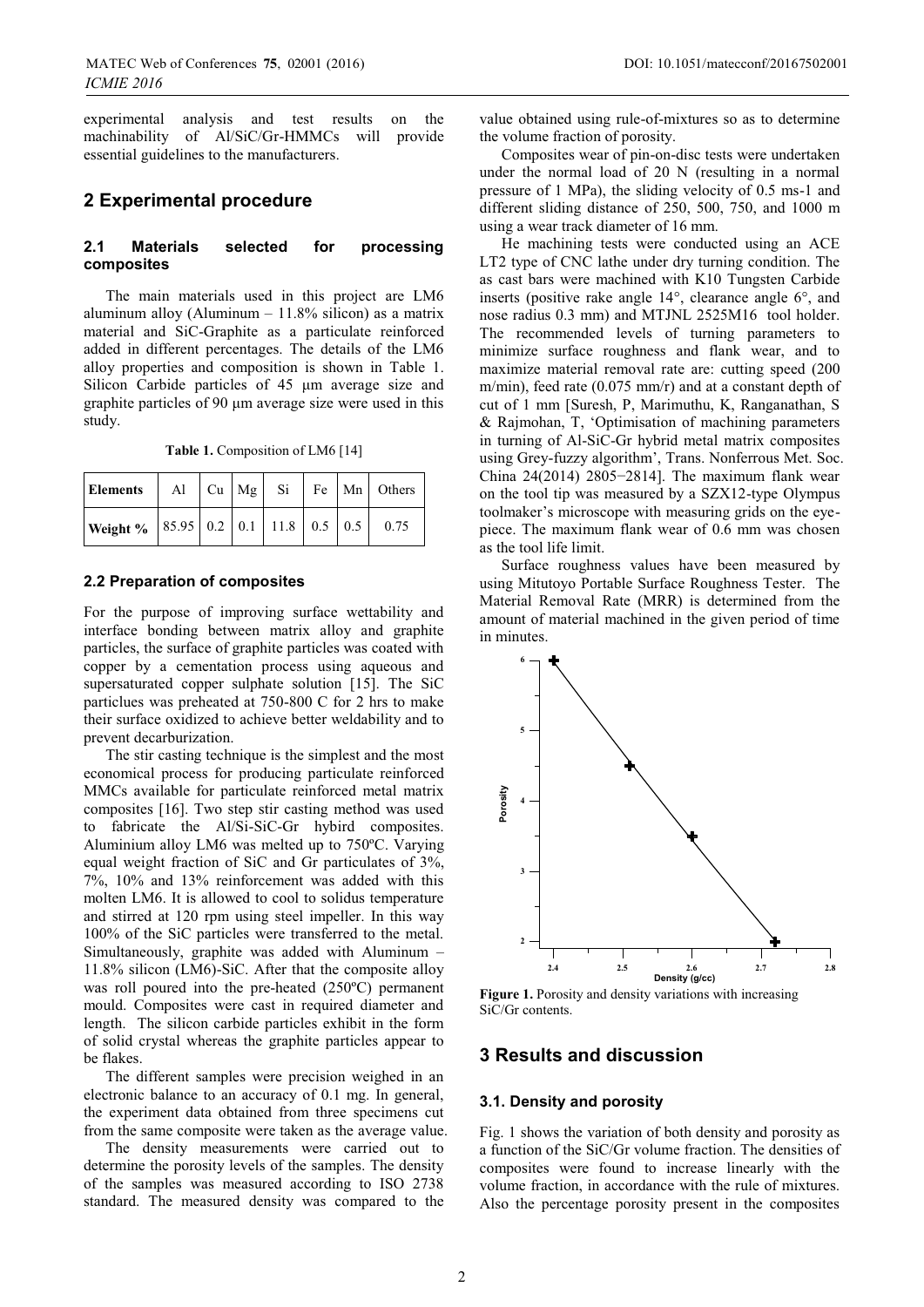*ICMIE 2016*

reduces with the increase of the reinforcements content. Graphite is a solid lubricant material and facilitates movement and rearrangement of matrix and reinforcement particles resulting in higher densification. With relevance to characterization, the composites were found to be totally non-porous and microscopically homogeneous in the distribution of SiC particles. The volume fraction of porosity, and its size and distribution in a cast metal matrix composite play an important role in controlling the material's mechanical properties. It is necessary that porosity levels be kept to a minimum.

#### **3.2 Wear of the composites**

As shown in Fig. 2, with the increase of the SiC/Gr contents, the wear rate of Al/SiC/Gr HMMCs reduces. It was found that the amount of graphite released on the wear surface forms a tribofilm on the contact surfaces. This reduces the overall friction coefficient and wear rate. The presence of graphite tribolayer (or mechanically mixed layer) also increases the seizure resistance and enables to run under boundary lubrication without galling. Increasing of protrusion of SiC particles result in formation of more stable lubricating film on the tribosurface of hybrid composites.



**Figure 2.** The effect of SiC/Gr addition on the matrix wear rate of the investigated composites.



**Figure 3.** Specific moduli of the composites.

#### **3.3 Specific modulus**

As shown in Fig. 3, the specific moduli of 13%SiC/13%Gr/Al are approximately as twice as those of preferred inertial guidance materials. A high specific modulus would increase the dimensional stability of the materials used for the inertial instruments. Then an inertial guidance device could be made smaller and lighter. So this paper will provide a novel solution to machinable materials for precision instruments.

#### **3.4 The surface roughness**

The surface roughness affects the dimensional accuracy of the machined components. It is evident from the plot in Fig. 4 that the SR of Al–SiC–Gr hybrid composites decrease with increase in % reinforcement. This is due to increase in brittleness of the material and avoids build up edge formation in the tool tip.



**Figure 4.** Variations in surface roughness of the composites.



**Figure 5.** Effect of reinforcements volume fraction on material removal rate.

#### **3.5 Material removal rate**

MRR in is an important factor because of its vital effect on machining characteristics of the material in the industrial economy. As shown in Fig. 5, the MRR